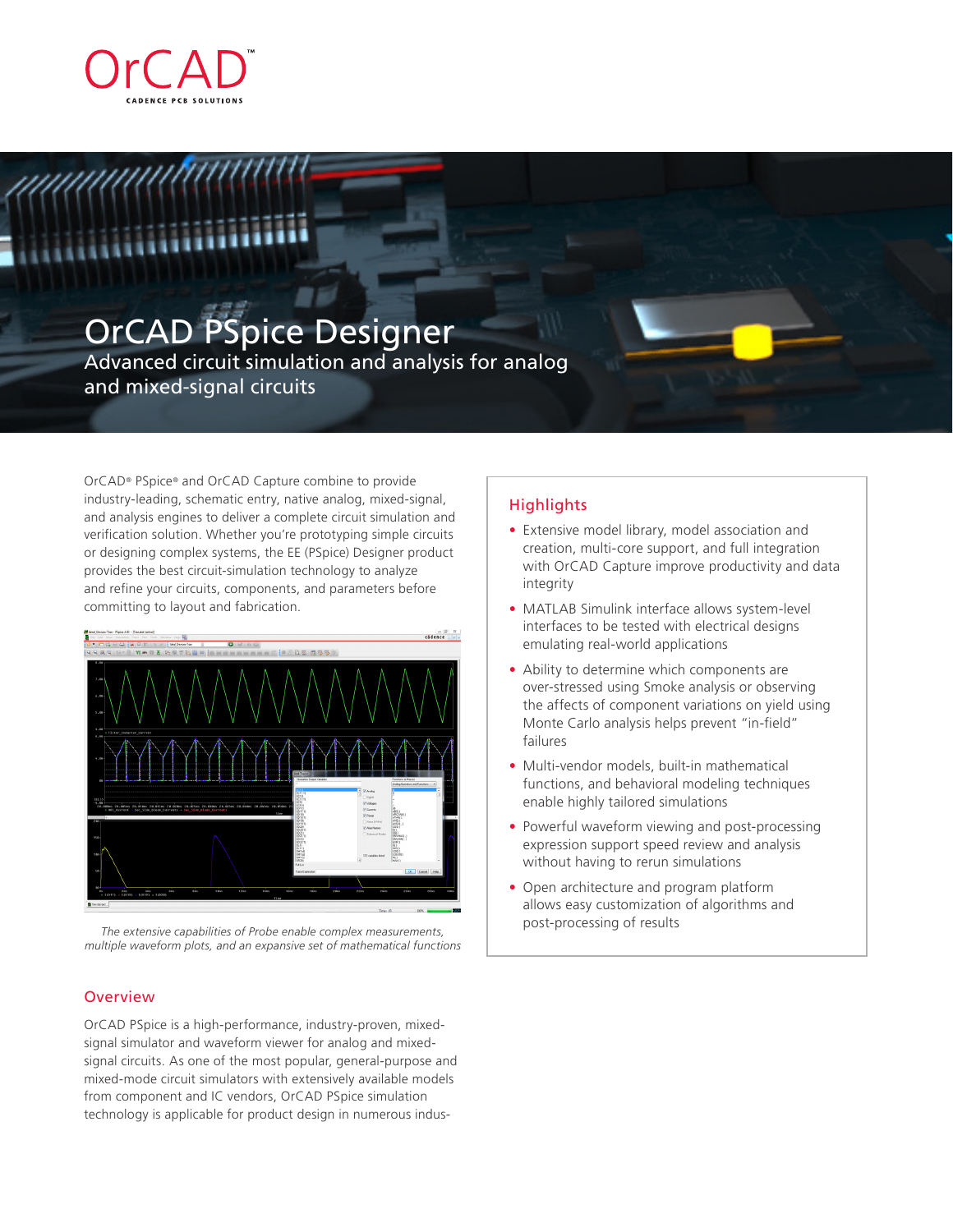tries such as aerospace, medical, power electronics, and automotive. It is also utilized extensively within the research community as a reference implementation. It is capable of simulating your designs from simple circuits, complex electronics, and power supplies to radio-frequency systems and targeted IC designs. With built-in mathematical functions, behavioral modeling, circuit optimization, and electromechanical co-simulation, the OrCAD PSpice environment goes far beyond general circuit simulation.

Included in the OrCAD EE (PSpice) Designer product with OrCAD PSpice, OrCAD Capture provides fast, easy, and intuitive circuit capture, along with highly integrated flows supporting the engineering process. With an upgrade to the OrCAD EE (PSpice) Designer Plus product, Advanced Analysis simulation engines provide you with functional simulation to improve design performance, cost-effectiveness, and reliability.

In addition, integration with MathWorks MATLAB Simulink provides an analysis flow enabling multi-domain simulation, such as electromechanical co-simulation.

# Simulation Features

#### Simulation

OrCAD PSpice simulation technology provides DC, AC, and transient analysis, so you can test the response of your circuits to varying inputs. It also provides digital worst-case timing analysis to help you find timing problems that occur with circuit signal transitions. Mixed-signal designs can also be verified where the analog portions have digital content embedded. Integrated analog and eventdriven digital simulations mean improved speed without loss of accuracy, and complex measurements can be created and viewed as the simulation progresses.

#### Results and data display

The extensive capabilities of OrCAD PSpice Probe enable you to make complex measurements, cross-probe with the circuit design, view waveforms in multiple plots, and provide you with an expanded set of mathematical functions to apply to simulation output variables. OrCAD PSpice Probe also enables the measurement of performance characteristics of a circuit using built-in functions and the creation of custom measurements.

With OrCAD PSpice Probe, you can plot both real and complex functions of circuit voltage, current, and power consumption, including Bode plots for gain and phase margin and derivatives for small-signal characteristics. You can display Fourier transforms of time domain signals or inverse Fourier transforms of frequency domain signals. You can also vary component values over multiple runs and quickly view results as a family of waveforms with parametric, Monte Carlo, and worst-case analysis.

## Models and modeling

Along with numerous vendor models and model libraries available online, the OrCAD PSpice model library offers more than 30,000 analog and mixed-signal models. This library includes parameterized models such as BJTs, JFETs, MOSFETs, IGBTs, SCRs, discretes, operational amplifiers, optocouplers, regulators, PWM controllers, and multipliers. A device equations developer's kit (DEDK) allows implementation of new and custom internal model equations.

You can describe behavior modeling though functional blocks using mathematical expressions and functions, which allow you to leverage a full set of mathematical operators, nonlinear functions, and filters. Circuit behavior can be defined in the time or frequency domain, by formula (including Laplace transforms) or by look-up tables.

The integrated OrCAD PSpice Model Editor provides you with an easy way to create models using device characteristic curves. An intuitive stimulus creation capability makes it easy to create a variety of simulation stimuli. Any shape stimulus can be created with built-in functions and can be described parametrically or freehand with the mouse to draw piece-wise linear (PWL) signals.

## Flexibility and control

The OrCAD PSpice CheckPoint Restart feature provides greater control over your simulations. You can stop and restart, generate checkpoints at specified points in time of a simulation, and then restart the simulation from a specific checkpoint.

In addition, you can add assertions to detect failure or warning conditions as the simulation progresses, so you don't need to wait for complete simulations to detect error conditions. Simulation profiles allow binding of models and stimulus to enable simulation of different test conditions using same schematic, and you can also queue-up simulations for overnight results.